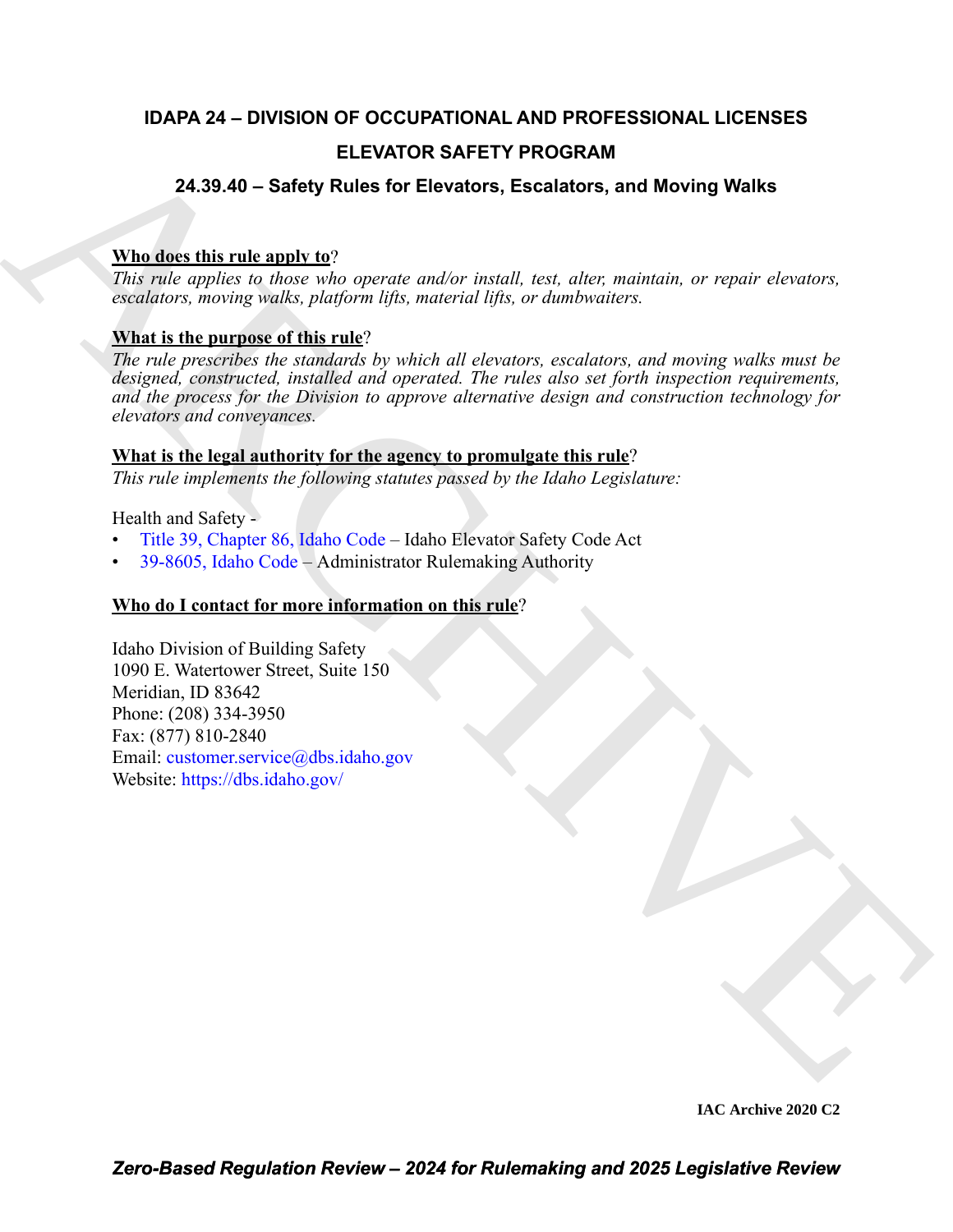# **Table of Contents**

# 24.39.40 - Safety Rules for Elevators, Escalators, and Moving Walks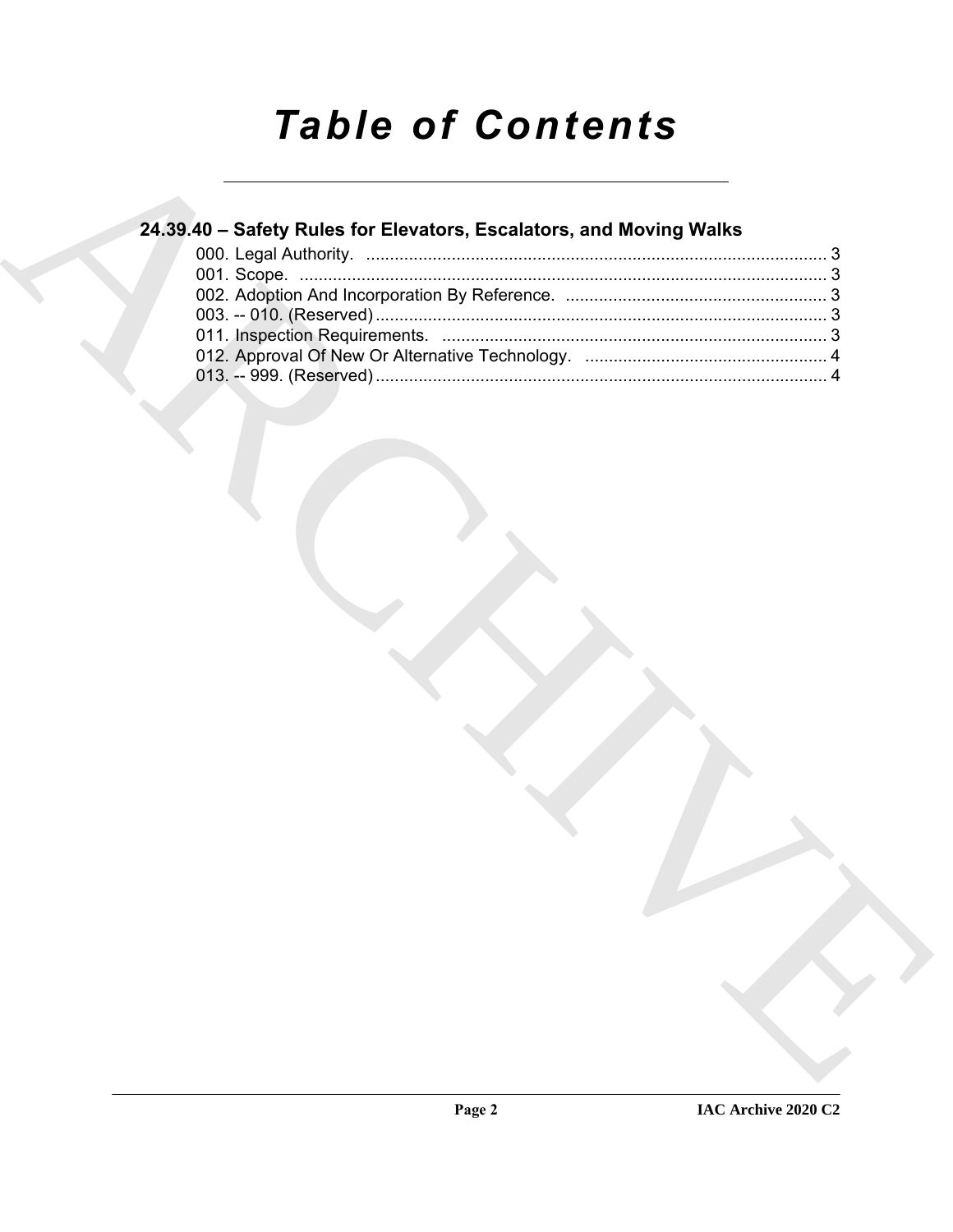#### <span id="page-2-11"></span>**24.39.40 – SAFETY RULES FOR ELEVATORS, ESCALATORS, AND MOVING WALKS**

#### <span id="page-2-1"></span><span id="page-2-0"></span>**000. LEGAL AUTHORITY.**

#### <span id="page-2-2"></span>**001. SCOPE.**

#### <span id="page-2-6"></span><span id="page-2-3"></span>**002. ADOPTION AND INCORPORATION BY REFERENCE.**

|                 |               | This chapter is adopted by the administrator of the Division of Occupational Professional Licenses in accordance<br>with Section 39-8605, Idaho Code.                                                                                                        | $(7-1-21)T$ |
|-----------------|---------------|--------------------------------------------------------------------------------------------------------------------------------------------------------------------------------------------------------------------------------------------------------------|-------------|
| 001.            | <b>SCOPE.</b> | These rules govern the design, construction, installation, operation, inspection, testing, maintenance, alteration, or<br>repair of elevators, escalators, moving walks, platform lifts, material lifts, and dumbwaiters.                                    | $(7-1-21)T$ |
| 002.            |               | ADOPTION AND INCORPORATION BY REFERENCE.                                                                                                                                                                                                                     |             |
|                 | 01.           | <b>Documents.</b> The following codes, amendments, and updates are hereby adopted and incorporated<br>by reference into these rules for all conveyances subject to this chapter.                                                                             | $(7-1-21)T$ |
| a.              |               | ANSI/ASME A17.1 2016, Safety Code for Elevators and Escalators with the following exceptions:                                                                                                                                                                | $(7-1-21)T$ |
| room.           |               | Compliance with section 2.8.3.3.2 requires that the means for disconnecting the main power, as<br>required by this section, to be within sight of controller for all conveyances with an elevator machine room or control                                    | $(7-1-21)T$ |
| 11.             |               | Compliance with section 8.11.2.1.5(c) Car and Counterweight Buffer testing must be conducted at<br>slow speed in accordance with Item 5.9.2.1(a) in ANSI/ASME A17.2 2014.                                                                                    | $(7-1-21)T$ |
|                 | 111.          | Compliance with Section 2.2.2.5, which requires a sump pump or drain in the elevator pit, is<br>optional. If a sump pump or drain is installed, it must meet the requirements of this section. A sump with a cover must<br>be provided in each elevator pit. | $(7-1-21)T$ |
| b.              |               | ANSI/ASME A17.3 2015 Safety Code for Existing Elevators and Escalators.                                                                                                                                                                                      | $(7-1-21)T$ |
| c.              |               | ANSI/ASME A17.4 1999 Guide for Emergency Personnel.                                                                                                                                                                                                          | $(7-1-21)T$ |
| d.              |               | ANSI/ASME A17.5 2014 Elevator and Escalator Electrical Equipment.                                                                                                                                                                                            | $(7-1-21)T$ |
| e.              |               | ANSI/ASME A17.6 2010 Standard for Elevator Suspension, and Governor Systems.                                                                                                                                                                                 | $(7-1-21)T$ |
| f.              |               | ANSI/ASME A17.7 2012 Performance-based Safety Code for Elevators and Escalators. (7-1-21)T                                                                                                                                                                   |             |
| g.              |               | ANSI/ASME A17.8 2016 Standard for Wind Tower Turbine Elevators.                                                                                                                                                                                              | $(7-1-21)T$ |
| h.              |               | ICC/ANSI A117.1 2009 Accessible and Usable Buildings and Facilities.                                                                                                                                                                                         | $(7-1-21)T$ |
| i.              |               | ANSI/ASME A18.1 2014 Safety Standards for Platform Lifts and Chairlifts.                                                                                                                                                                                     | $(7-1-21)T$ |
| j.              |               | ASME QE-1 2013 Standard for the Qualification of Elevator Inspectors.                                                                                                                                                                                        | $(7-1-21)T$ |
|                 | 02.           | Copies. Copies of the codes, amendments, and updates listed in Subsection 004.01 of these rules<br>are available for review at the Division of Building Safety offices.                                                                                      | $(7-1-21)T$ |
| $003. - 010.$   |               | (RESERVED)                                                                                                                                                                                                                                                   |             |
| 011.            |               | <b>INSPECTION REQUIREMENTS.</b><br>For an inspection may to take place:                                                                                                                                                                                      | $(7-1-21)T$ |
| access removed. | 01.           | Access. All machine rooms and spaces must be free of dirt and debris and have any obstacles to                                                                                                                                                               | $(7-1-21)T$ |
|                 | 02.           | Technician on Site. An elevator technician and fire alarm technician must be present on site to<br>restore elevator and fire alarm systems.                                                                                                                  | $(7-1-21)T$ |
|                 | 03.           | Installation. The elevator installation must be complete and safe for inspection. Equipment,<br>components, or systems installed on the conveyance must function in accordance with design and code requirements.                                            |             |

#### <span id="page-2-4"></span>**003. -- 010. (RESERVED)**

#### <span id="page-2-10"></span><span id="page-2-9"></span><span id="page-2-8"></span><span id="page-2-7"></span><span id="page-2-5"></span>**011. INSPECTION REQUIREMENTS.**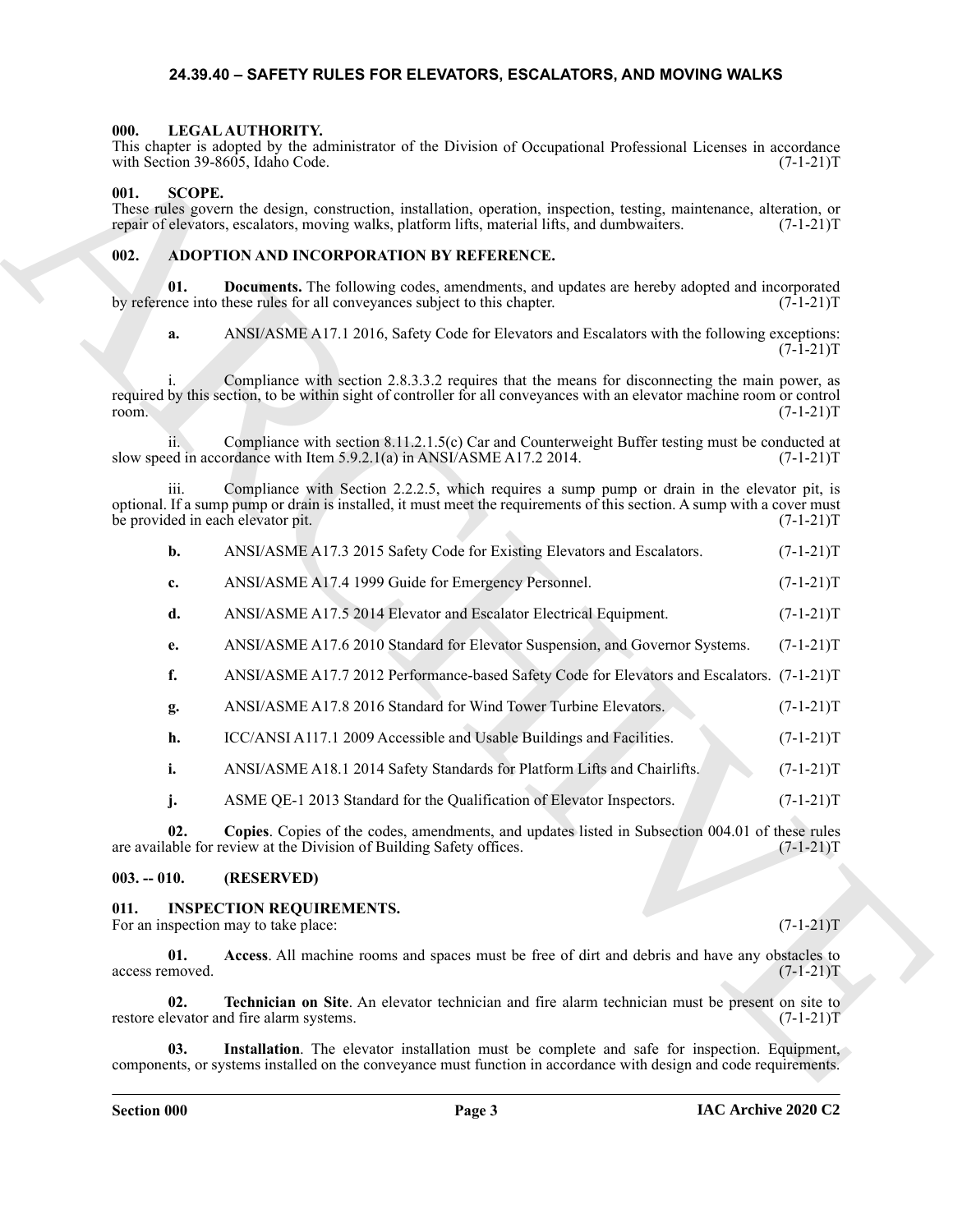# *IDAHO ADMINISTRATIVE CODE IDAPA 24.39.40*

If equipment, components, or systems are installed that are not required by the currently adopted code, they must function properly or be removed. function properly or be removed.

<span id="page-3-6"></span>**04. Inspection Fees**. Inspection fees for elevators are assessed and collected according to the schedule listed in Section 39-8616, Idaho Code, except that reinspection fees for all types of conveyances is one hundred dollars (\$100) for the first hour of inspection, or portion thereof, and one hundred dollars (\$100) for each hour of inspection thereafter.  $(7-1-21)T$ inspection thereafter.

#### <span id="page-3-2"></span><span id="page-3-0"></span>**012. APPROVAL OF NEW OR ALTERNATIVE TECHNOLOGY.**

<span id="page-3-3"></span>**01. Administrator Approval Required**. If, due to construction or technological impediments, an elevator or conveyance cannot comply with applicable code requirements, approval of new or alternative construction or technology may be requested from the administrator. Approval must be obtained before commencement of construction. (7-1-21)T

<span id="page-3-5"></span>**02. Submission Deadline**. Details of the proposed construction or technology, including design, material specifications and calculations, and such other information as may be requested, must be submitted to the administrator at least thirty (30) days in advance of the anticipated construction start date.  $(7-1-21)T$ administrator at least thirty (30) days in advance of the anticipated construction start date.

**a.** The manufacturer of the new product or system must provide the administrator with an Accredited Elevator/Escalator Certification Organization (AECO) approval and certification in accordance with ANSI/ASME A17.7 Performance-based Safety Code for Elevators and Escalators or engineering and test data demonstrating that the proposed technology is safe for the intended purpose. (7-1-21)T

**2004** - Division of Building Salety<br>  $\mu$  - Division of Building Salety<br>  $\mu$  - Division of Building Salety<br>
Linearcounter and the state of the state of the state of the state of the state of the state of the state of th **b.** The owner of the new product or system must provide the administrator with a document in which the owner acknowledges that the proposed technology is not governed by the applicable safety code and assures the administrator that, at such time as the code is revised to include the product or system, the owner will modify the product or system to bring it into compliance. The owner must assure the administrator that if the product or system cannot be modified or altered to bring it into compliance with the applicable code it will be removed and replaced with code-compliant equipment.

**c.** The manufacturer of the new product or system must provide training to Division personnel on the leader technology and any related products or systems at no cost to the Division. (7-1-21) proposed technology and any related products or systems at no cost to the Division.

<span id="page-3-4"></span>**03.** Engineer Approval. The information provided in compliance with the foregoing requirements must be approved by an Accredited Elevator/Escalator Certification Organization (AECO) or a registered professional engineer experienced in elevator or conveyance design prior to submission to the administrator.

 $(7-1-21)T$ 

#### <span id="page-3-1"></span>**013. -- 999. (RESERVED)**